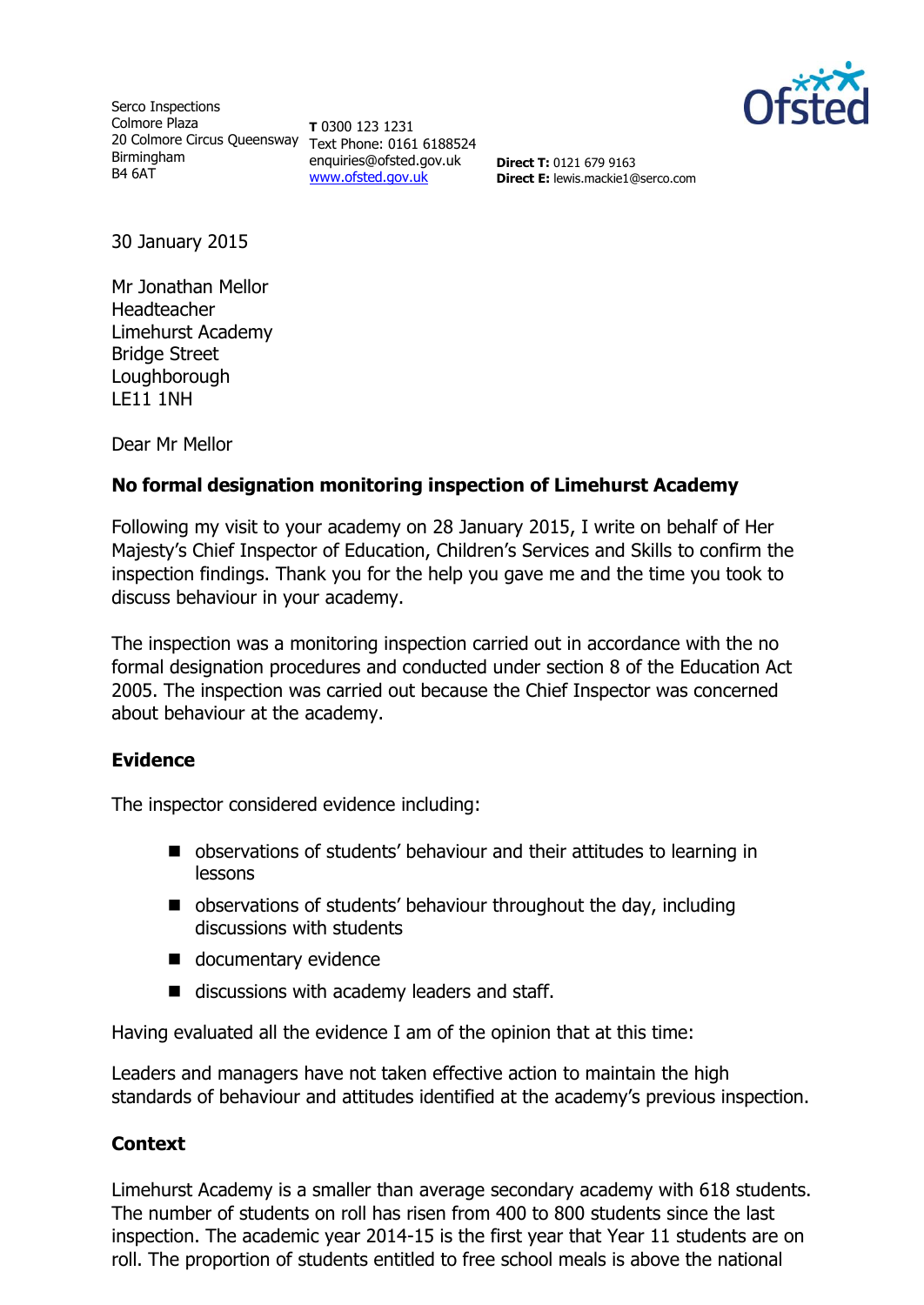average. Those students whose English is an additional language is nearly three times above the national average. Half of the students are from ethnic minorities, which is nearly twice the national average; the largest group are Bangladeshi. A quarter of the students is disabled or has special educational needs, which is above the national average. There is a high number of students who join the academy from other schools or other countries, mid-way through Key Stage 3 and 4. The academy is fully staffed.

## **Behaviour and safety of students**

Behaviour was judged outstanding at the previous inspection in 2013. Since then, leaders have not ensured that those high standards have been maintained. In some lessons, particularly those where the pace was too slow a few students disrupted lessons by calling out or chatting while the teacher was talking. While these students' behaviour was often managed well by teaching assistants, some teachers escalated poor behaviour further by not using the academy's behaviour management steps correctly. When teachers prepared high quality learning activities appropriate to students' ability, the conduct of these students was better. While the vast majority of students conduct themselves well, both in and out of lessons, a small proportion persistently disrupt lessons and therefore hinder the learning for others.

Students told the inspector that behaviour in their lessons is mostly good but noted that some teachers do not always follow the behaviour code. The inspector witnessed the behaviour policy applied inconsistently. For example, some teachers did not challenge students who were not wearing the correct uniform. A small proportion of older students, particularly boys, openly wore trainers and no tie throughout the day without being challenged. Lateness to lessons was not always challenged strongly enough. Failure to challenge breaches in the behaviour codes reinforces poor behaviour and sets a poor example for those students who abide by the academy rules regularly.

Since the last inspection, overall students' attendance to school has remained below national averages, according to the published census data, RAISEonline. The most recent unvalidated figures, from September 2014 until now, show an improvement, which shows overall attendance rates to be just below national averages. The worst attendance is at Key Stage 4, where absence rates are much higher than students in Year 10 and 11 nationally. It is in these older year groups that the most number of students have joined the academy mid-term. Many of these students had existing problems with attendance and behaviour, which the academy has found difficult to overcome successfully, despite a range of external partnership support. Students in receipt of this support, told the inspector that they value the help and guidance given to them, as they are now managing their behaviour and attending school more often. Recent improvements in attendance are due to long-term support work with individual students and their families. The academy promotes good attendance around the school, in assemblies and during form periods. Rewards are used as incentives to improve attendance across the academy; this strategy has proved most effective in Years 7 and 8.

Of greatest concern, however, is the proportion of students who is persistently absent from school (those who only attend 85% of the time), which remains too high. Work to improve the attendance of these students has not always been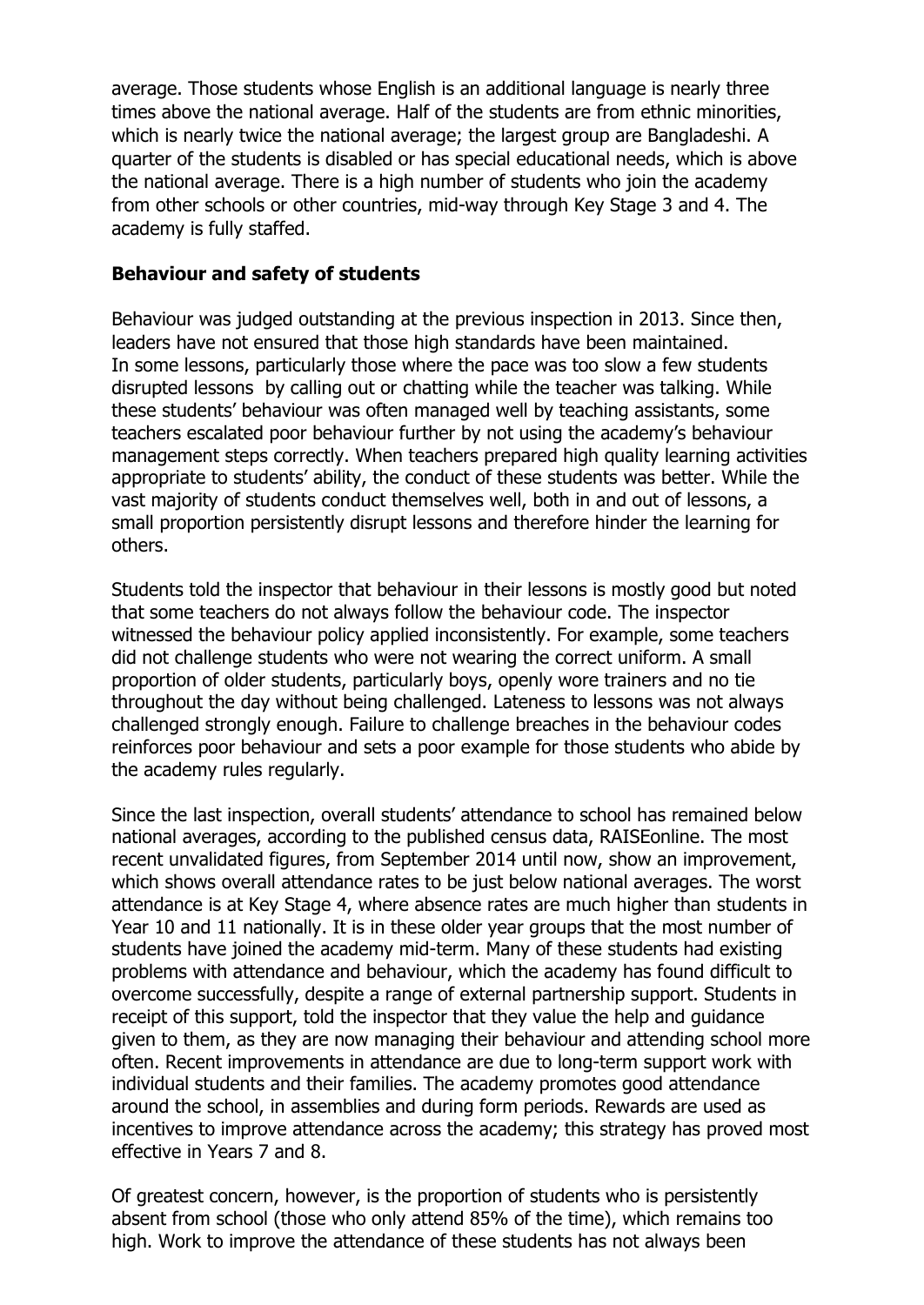effective. Students supported by pupil premium funding and White British girls are disproportionately represented in persistent absenteeism figures. Under a third is disabled students or those with special educational needs. Leaders have a detailed and well-documented record of the support they have provided for each of the most vulnerable students in the academy. Provision to support non-attenders is now much more robust with the use of multi-agency coordinated support. Whilst this support has provided important gains for some students, such as better engagement with home-schooling, this has not always resulted in significant improved attendance to the academy.

Students are mostly supervised well, especially in the playground and canteen area. Students told the inspector that everyone gets on well with one another and there are rarely any fights. Students relate well to one another and friendship groups consist of students from various cultural backgrounds. One student told the inspector that 'everyone gets on' and that is why she loves to come to school. Students say that there is very little bullying and they are confident that teachers would deal with problems quickly. They are aware of different forms of prejudicebased bullying, including cyber-, racist- and homophobic-bullying. Students assert confidently that everyone would accept someone if they were gay, as it is 'their choice'. They are knowledgeable about keeping safe on the internet and are mostly tolerant and welcoming to newcomers to the academy, especially to those for whom English is a second language. This is because they receive regular lessons about these issues and have developed good moral and social understanding.

The canteen is well-managed and students use the area respectfully; there is almost no litter. Some students use the classrooms before school, during breaks and lunchtimes as shelter from the poor weather, but they are not always supervised. This poses a safety risk. The headteacher had already identified this risk and issued further reminders to staff about this issue.

Teachers use behaviour reporting and recording systems consistently and they log incidents meticulously. Racist and other bullying logs show a relatively high number of incidents reported last term. One reason for this is because of students' and teachers' heightened awareness of the issues in assemblies and personal and social education sessions, as well as recent training delivered to teachers in September. Scrutiny of the racist behaviour logs shows that very few students repeatedly offend. Successful sanctions include parental contact, detentions, victim support and counselling, and rehabilitation sessions for the perpetrator. Students feel safe to report incidents and feel confident that teachers will deal with the incident effectively. 'Student Services', led by the pastoral leadership team, including support staff, are well-regarded by students. Whilst leaders keep accurate logs of behaviour incidents, they have not used data systems to compile and analyse these incidents well enough. During the visit, leaders were not able to identify accurately, trends and patterns in the behaviour data clearly enough, especially regarding different groups of students. New electronic systems and software have recently been installed which supports students' tracking better, but training for staff to ensure its best use, is still to take place.

The proportion of students who are excluded from school for fixed periods of time has reduced recently. This improvement is due to long-term work by leaders to reduce this form of punishment. This work includes: a new behaviour policy, regular meetings to discuss individual concerns about students, effective behaviour plans and the establishment of an isolation unit. In addition, the headteacher currently